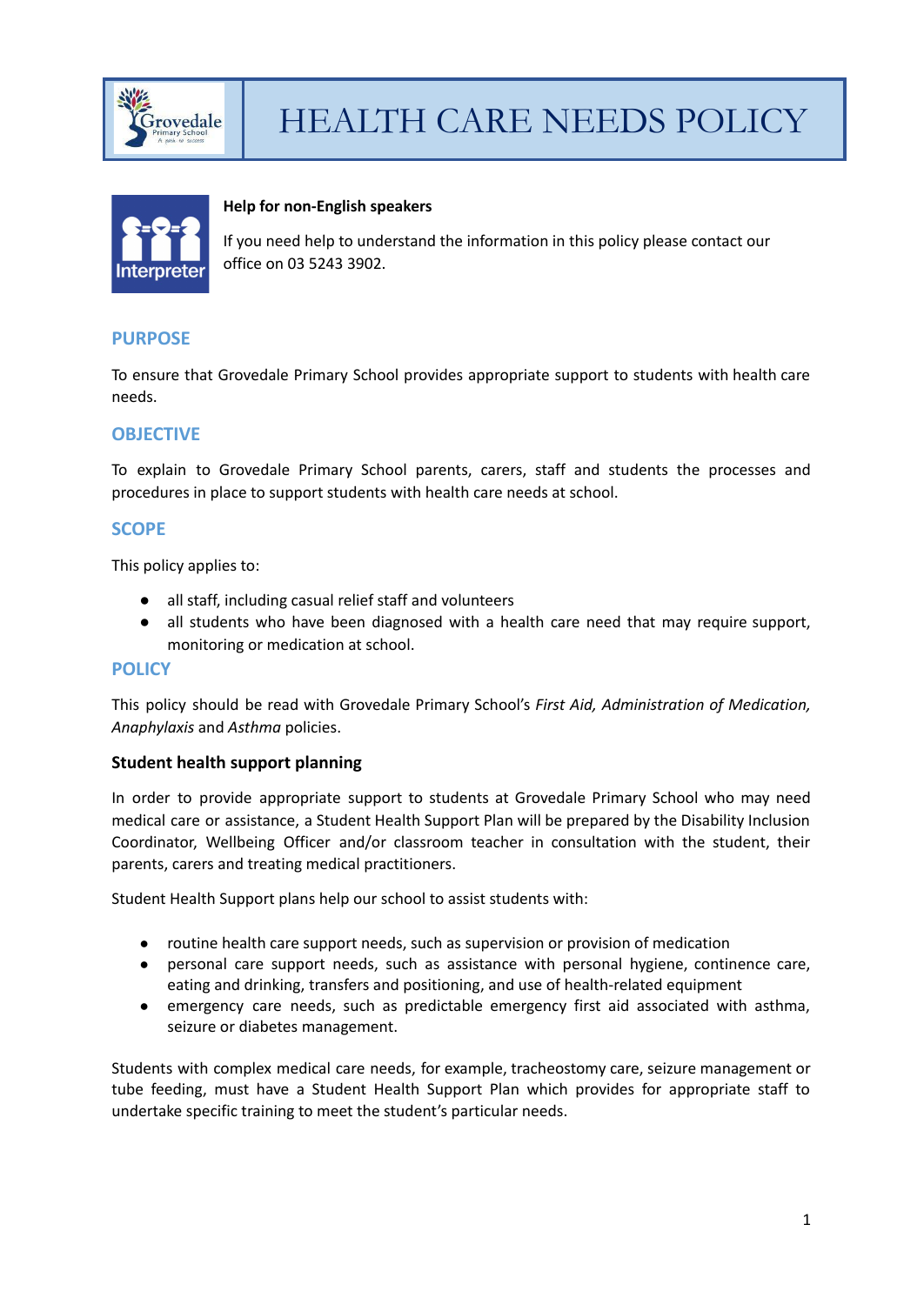

# HEALTH CARE NEEDS POLICY

At enrolment or when a health care need is identified, parents/carers should provide accurate information about the student's condition or health care needs, ideally documented by the student's treating medical/health care practitioner on a Medical Advice Form (or relevant equivalent).

Grovedale Primary School may invite parents and carers to attend a Student Support Group meeting to discuss the contents of a student's Health Support Plan and assistance that the student may need at school or during school activities.

Where necessary, Grovedale Primary School may also request consent from parents and carers to consult with a student's medical practitioners, to assist in preparing the plan and ensure that appropriate staff understand the student's needs. Consultation with the student's medical practitioner will not occur without parent/carer consent unless required or authorised by law.

Student Health Support Plans will be reviewed:

- when updated information is received from the student's medical practitioner
- when the school, student or parents and carers have concerns with the support being provided to the student
- if there are changes to the support being provided to the student, or
- on an annual basis.

### **Management of confidential medical information**

Confidential medical information provided to Grovedale Primary School to support a student will be:

- recorded on the student's file
- shared with all relevant staff so that they are able to properly support students diagnosed with medical conditions and respond appropriately if necessary.

## **COMMUNICATION**

This policy will be communicated to our school community in the following ways :

- Included in staff induction processes
- Available publicly on our school's website <http://grovedaleps.vic.edu.au/>
- Available to parents through their individual Sentral login via Portal Documents
- Policy information is Included in transition and enrolment packs
- Policy locations are referred to in school newsletter annually
- Discussed at staff meetings as required
- Discussed at parent information sessions
- Made available in hard copy from school administration upon request

## **FURTHER INFORMATION AND RESOURCES**

- the Department's Policy and Advisory Library (PAL):
	- o [Health](https://www2.education.vic.gov.au/pal/health-care-needs/policy) Care Needs
	- o Health Support [Planning](https://www2.education.vic.gov.au/pal/health-care-needs/resources) Forms